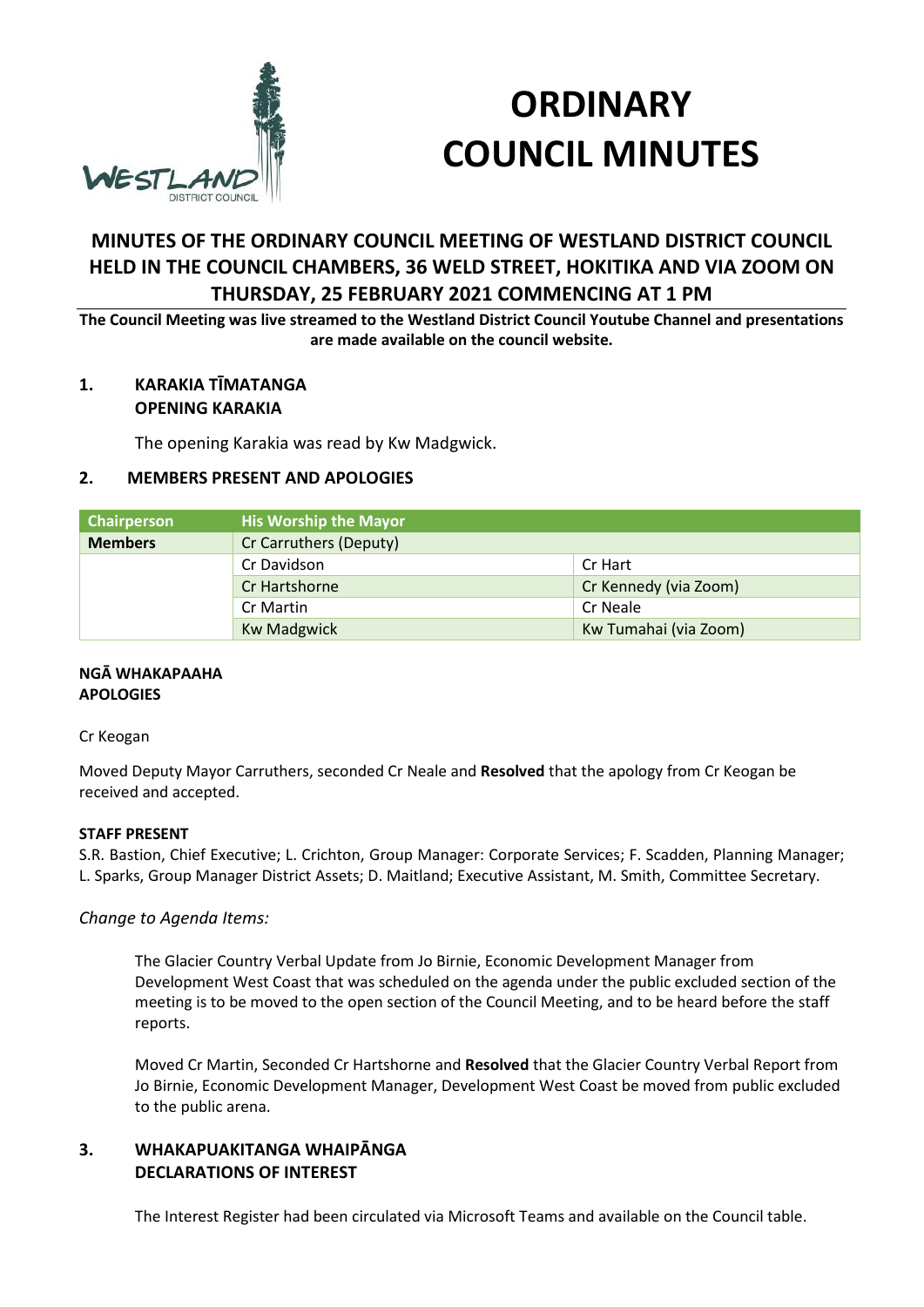Cr Davidson declared an interest as stated below:

- Interest: Heritage Jade Building Owner, Revell Street
- Type of interest: Pecuniary
- Conflict: Potential

## **4. NGĀ TAKE WHAWHATI TATA KĀORE I TE RĀRANGI TAKE URGENT ITEMS NOT ON THE AGENDA**

*Urgent additional items added to an agenda report as stated below:* 

#### **Destination Westland Limited Longer Term Structure Review**

Items added:

- Statement of Intent, Westland Holdings Limited
- Westland Holdings Update February 2021

The reason the items were not stated on the agenda was due to the timing of the receiving of the report.

 Moved His Worship the Mayor, Seconded Cr Neale and **Resolved** that the above Items be added to the agenda due to legislative requirement time frames to receive the Statement of Intent from Westland Holdings Limited as per the relevant clause in the Local Government Act.

## **5. NGĀ MENETI O TE HUI KAUNIHERA MINUTES OF MEETINGS**

The Minutes of the previous Meetings were circulated separately via Microsoft Teams.

## **Ordinary Council Meeting Minutes – 10 December 2020**

Moved Deputy Mayor Carruthers, seconded Cr Neale and **Resolved** that the Minutes of the Ordinary Council Meeting held on the 10 December 2020 be confirmed as a true and correct record of the meeting.

## **Extraordinary Chief Executive's Review Committee Meeting Minutes – 18 February 2021**

Moved Cr Martin, seconded Deputy Mayor Carruthers and **Resolved** that the Minutes of the Chief Executive's Review Committee Meeting held on the 18 February 2021 be received.

The Chair **Approved** that their digital signature be added to the confirmed Ordinary Council Meeting Minutes of 10 December 2020.

## **6. ACTION LIST**

The Chief Executive spoke to the Action List and provided the following updates:

- **Kaniere School Students – Cycle trail: Crossing progress, placement and site visit**  The materials have been received for the crossing. Site visit to be confirmed in the near future so work can begin on installing the crossing.

#### - **Fox Landfill**

To be updated in the Chief Executive's Report to be presented at this meeting.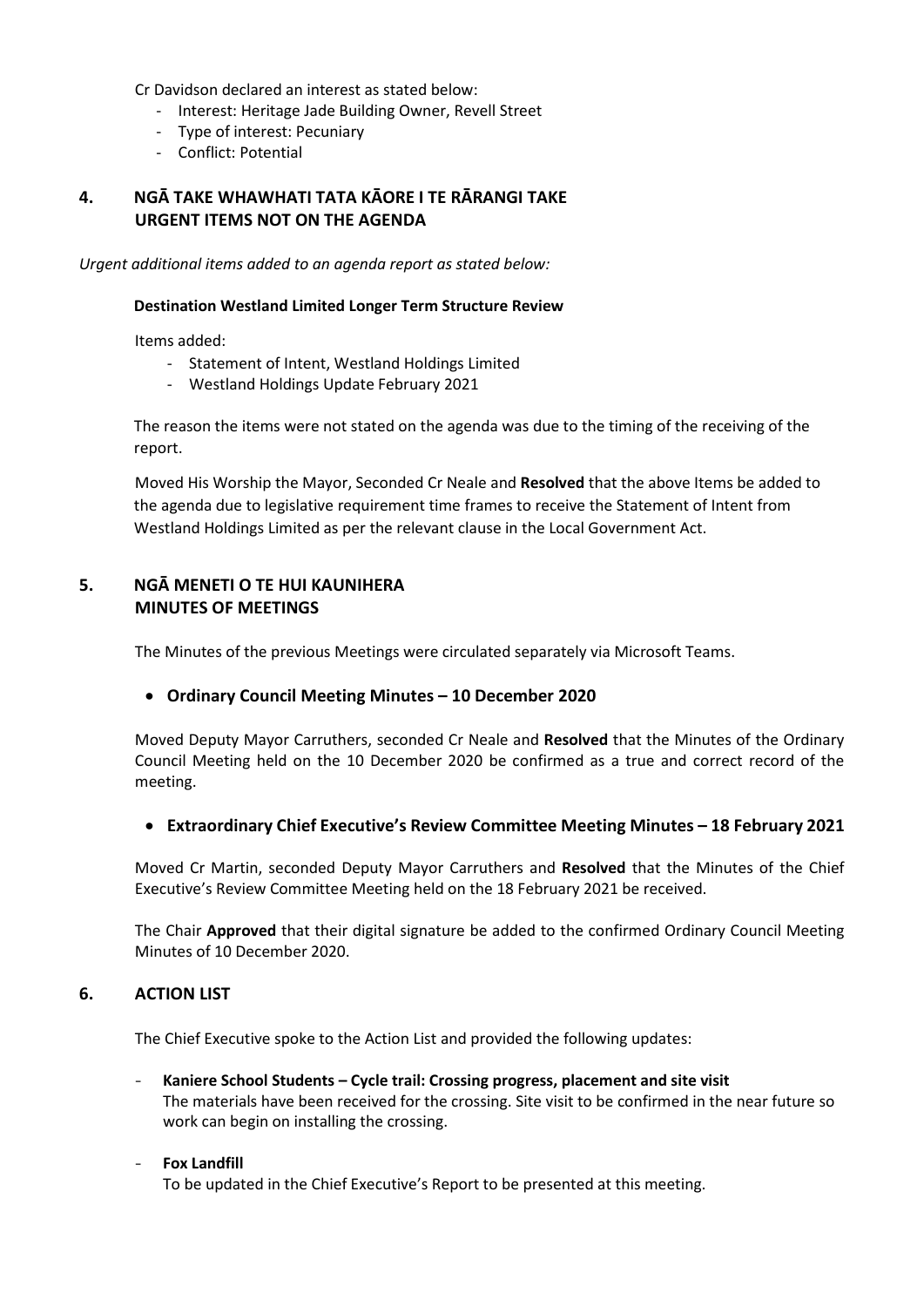## - **Iwi representation around the Council table**

Remit to be completed by the  $15<sup>th</sup>$  May to be ready for the Local Government New Zealand (LGNZ) Annual General Meeting (AGM). 5 Councils working together are required to submit a remit. Councillors to take the lead on this with staff support. Cr Martin and Cr Hart expressed interest in being actively involved.

## - **Hokitika Waste Water Treatment Plant**

Council staff meet with the project managers today, Stantec, who will be taking the lead on the project. The next step is to partner with local Iwi and set a programme of works.

#### - **Waste Management Workshop**

A workshop was held with Councillors on the 16<sup>th</sup> February. Discussion was had around potential opportunities for waste management including waste minimisation. Council also talked about the future of landfills and other current contracts underway and those due to expire.

## - **Committee/Subcommittee Meetings Structure**  To be reviewed and report to be presented to Council at the March Council Meeting.

#### - **Gillespies Beach Miners Cemetery Closure**

Yet to reach out to the effected members of the community.

#### - **Speed Limit Register Review – Stage 2**

Proposed to wait for feedback from the New Zealand Transport Authority (NZTA) Speed Limit Review which is currently underway. To report to the July Council Meeting.

## - **Ross Chinese Gardens – Flooding issues**

Staff have had a meeting with the Ross Community, a second meeting is proposed. Conversations have been had with the Community and the Department of Conservation (DOC). Cr Neale expressed interest in being involved.

Moved Cr Davidson, seconded Cr Neale and **Resolved** that the updated Action List be received. With the below amendments/updates:

- The Chief Executive to make contact with our local Iwi Representatives to organise a meeting to start the process around a Remit for Iwi Representation around the Council table.
- The Chief Executive to bring a report back to Council at the March Council Meeting regarding recommendations for Committee/Subcommittee structures going forward.
- Second meeting to be set with the Ross Community to continue the work around the flooding issues at the Chinese Gardens.

## **7. NGĀ TĀPAETANGA PRESENTATIONS**

## **Enviroschools Programme**

Zoe Watson, West Coast Regional Coordinator, Enviroschools spoke to this presentation, the topics covered were as below:

- What is Enviroschools?
- Organisational Model for the Enviroschools Programme.
- Nationwide Council Partners.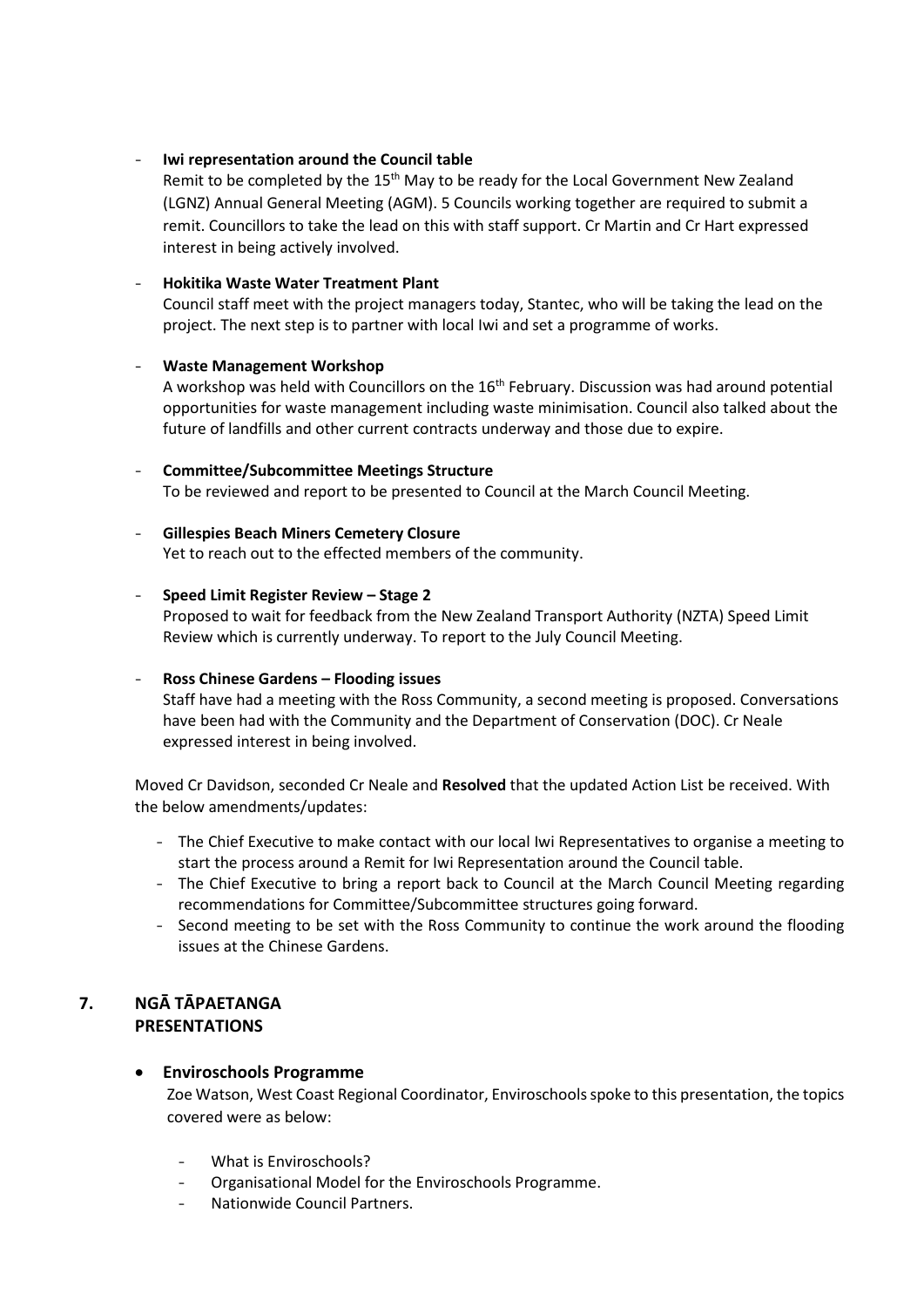- Enviroschools a proven programme.
- Enviroschools and sustainability.
- Implementation on the West Coast.
- The current situation in Westland.
- Enviroschools in Action Zero Waste.
- Enviroschools in Action Sustainable Coastlines.
- Enviroschools in Action Fish on Drains.
- Enviroschools contribution to the WDC Vision.
- Information and Staying Connected.

Zoe introduced Casi Agnew (Teacher) and students from St Mary's School who then spoke to their school being an Enviroschool. They covered:

- What they loved about being an Enviroschool.
- The things they have learned about being an Enviroschool.
- How their learning had changed.
- Litter Survey Results, Hokitika Beachfront

The Councillors thanked Liam, Sienna, Jake and Isabella, their teacher Casi, and Zoe for their presentation and noted that Enviroschools was a very important programme and Council supported their hard work.

Moved Deputy Mayor Carruthers, seconded Cr Martin and **Resolved** that the presentation from Zoe Watson, West Coast Regional Coordinator and the speakers from St Mary's School regarding the West Coast Enviroschools Programme be received.

*Action: WDC staff to send a letter to the West Coast Regional Council ahead of their Long Term Planning process advocating for them to get behind the Enviroschools programme.* 

## **Community Service Award Recipients**

His Worship the Mayor presented the below recipients with Community Service Awards and spoke to their nominations thanking them for their service to their community.

#### **- Clifton Long**

Clifton Long was presented with a Community Service Award, he and his family asked that the details of the award remained private out of respect for the other members of the community that were involved. The award was presented on behalf of the people of the Westland District.

#### **- John Houston**

John Houston was presented with a Community Service Award in recognition of his many years of voluntary service to the Westland Community, the award was presented on behalf of the people of the Westland District.

#### **- Steve and Heather Schmetz and Staff, The Pukeko Store, Hari Hari**

Steve, Heather and the Staff from The Pukeko Store in Hari Hari were presented with a Community Service Award for providing daily support to their Community during the COVID-19 lockdown, the award was presented on behalf of the people of the Westland District.

*Council adjourned for refreshments at 2.06pm with the Community Service Award Recipients, their families and supporters and reconvened at 2.36pm.*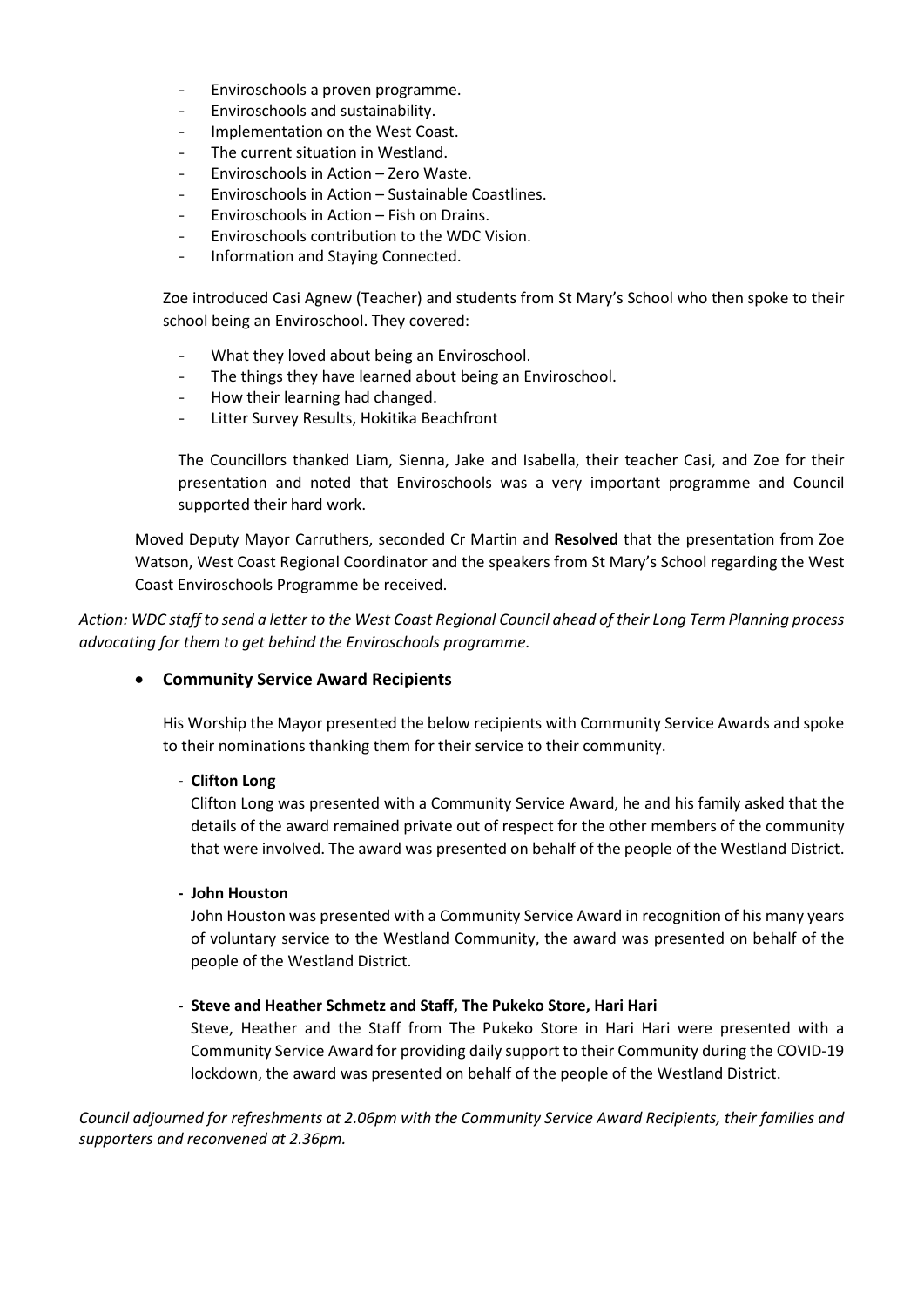The below item was moved from public excluded to the open section of the meeting:

## **Glacier Country Verbal Update**

Jo Birnie the Economic Development Manager from Development West Coast (DWC) provided a verbal report to update Council on the current situation in South Westland due to the effects of Covid-19 on local business and the community.

On the 5<sup>th</sup> February DWC sent out a survey to all the Glacier Country businesses to gage the issues in the community due to the lack of Tourism resulting from the Covid-19 lockdown response. What the survey reinforced was that the lack of tourism was the issue, but this has impacted on the social structure of the communities and they are dying as a result.

Between the 5<sup>th</sup> and the 12<sup>th</sup> February the survey was sent out to all businesses which resulted in 103 responses which is a return of 59%. The key results of the survey are listed below:

Economic impact:

- 15.5% of businesses were no longer operating.
- 16 businesses had already closed because of Covid-19.
- Businesses that are operating are operating at approx. 20% compared to past years.
- 72% of the businesses had to lay off staff.
- 62% of the businesses did not think they could survive the next 6 months without additional support.
- 518 jobs had already been lost, of these 393 were full-time jobs, 106 part-time jobs and 90 casual positions.
- Should the 62% of business that did not think they could survive close, that would be a loss of another 195 jobs lost. This would leave 128 people employed between Whataroa and Lake Moraki.

Social impact:

- Potentially 19 students are lost from the local schools because their caregivers are no longer employed.
- Community Services are struggling for volunteers. Fire services are operating at minimum levels meaning longer turn out times to emergencies ie. Fires and motor vehicle accidents.
- 264 people have already left the community.
- The roll on effect is that services and businesses will no longer be able to operate and the community will die.

#### Business Response:

- 8% of businesses have looked at different ways to change their business, investigating alternate marketing methods, online sales, adjusting to the domestic market.
- 92% of businesses utilised the wage subsidy.
- 40% of businesses received support through Regional Business Partners (RBP).
- 70% received Qualmark funding.
- 41% received a small business cash flow loan from the IRD.
- In discussion with the business community they advised they did not want to take on additional loans for the fear of not being able to pay these back.
- 7% of businesses received rent relief.
- 24% of business have utilised the Jobs for Nature Programme. The programme has helped retain people within the community.

After discussion with the Community they advised the support that they believed would be most beneficial to them were the items below:

- Wage subsidies
- Financial support from Government grants, interest free loans.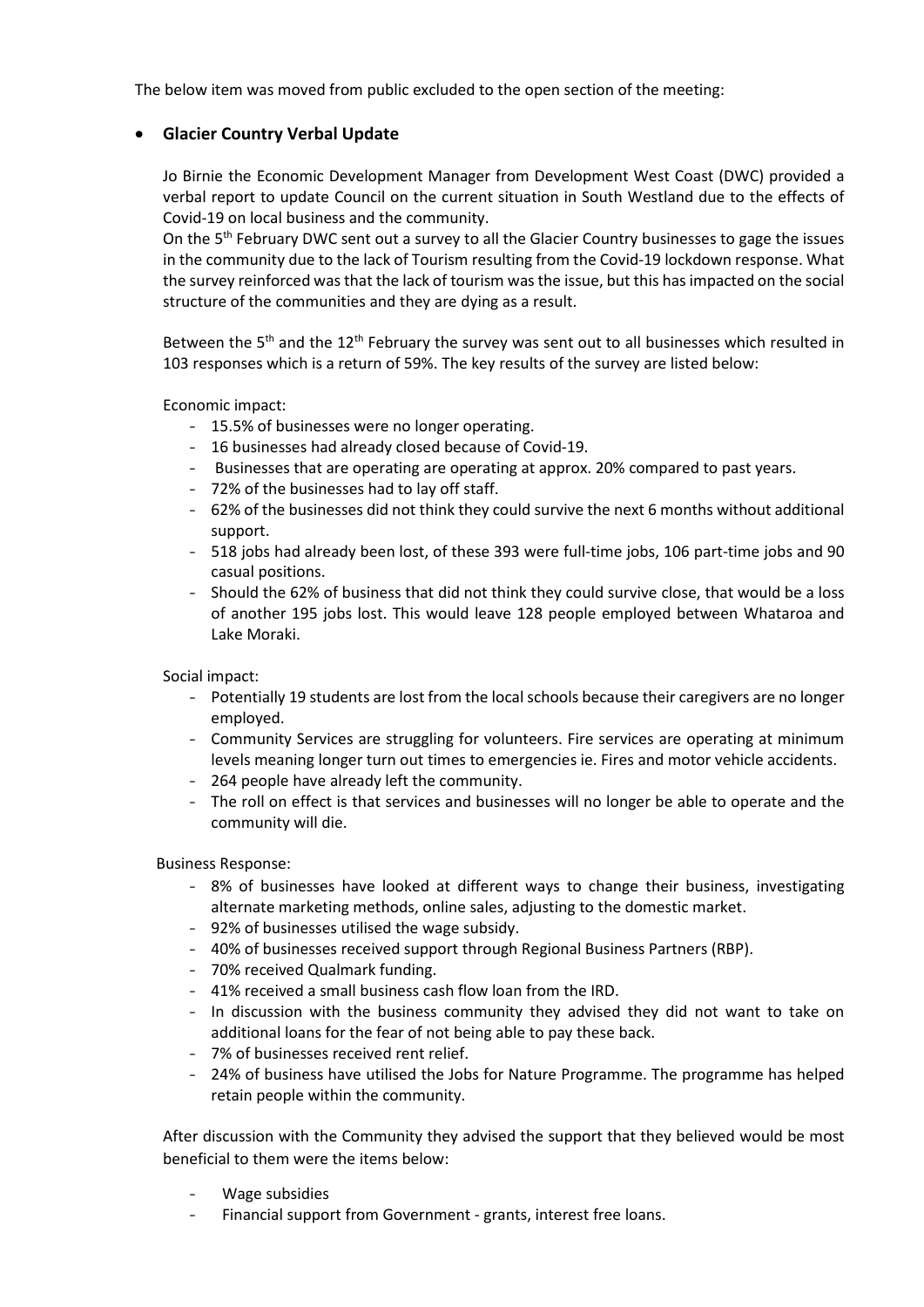- Creation of a special economic zone.
- Tax, GST, ACC compliance relief.
- Rates relief from Council.
- Increase in the flexible working programmes ie. Jobs for Nature.
- Infrastructure Projects.
- Wellbeing Support.

As a result of the survey DWC has written a letter to Minister Nash requesting support for the Glacier Country Community and outlining the above opportunities to save the social fabric of those communities. The letter requested a package of support that came to \$35mil, this would cover Glacier Country for the period of one year while waiting to see if the trend would continue. The support requested included:

- Wage subsidies to a total of \$12 million.
- \$368,000 in regional business partner support.
- Government assisted rate relief for that specific economic zone.
- Government assistance compliance relief eg. Insurance. Cost that are incurred whether a business is operating or not.
- Extended DOC concession relief.
- Government supporting bank finance guarantees.
- An Economic Crisis Support Manager to be based in glacier country for 2 years working as a liaison focused on supporting Glacier Country businesses.
- A Mental Health Advisor, currently no mental health support based in this community.
- Support for an Infrastructure project. Currently funding of \$20 million is set aside for a cycle trail between Okarito to Franz Josef, then Franz Josef to Fox Glacier.

DWC advised that one of the main issues for the area relating to tourism, international or domestic was distance from an airport and ease of access to the Glacier region.

A meeting was held with DWC, The Glacier Country Tourism Group (local businesses) and Westland District Council (WDC), the focus for support became on maintaining the social fabric of the communities. Not asking for tourism relief, more community support.

His Worship the Mayor spoke to the planning process for creating opportunities for growth in Glacier Country of which the National Park Management Plan is a main component of, this is managed by the Department of Conservation (DOC).

An action was set to invite Mark Davies, Director of Operations, Western South Island, at the Department of Conservation (DOC) to speak to Council and update them as to what stage the Plan is at and to advise of any issues holding up any potential infrastructure projects for the region and how Council could help.

*Action: Invite Mark Davies to speak to Council as the Operations Director around the issues DOC are facing with the National Park Management Plan.* 

Moved Cr Martin, seconded Cr Neale and **Resolved** that the verbal update from Jo Birnie, Economic Development Manager from Development West Coast be received.

## **8. PŪRONGO KAIMAHI STAFF REPORTS**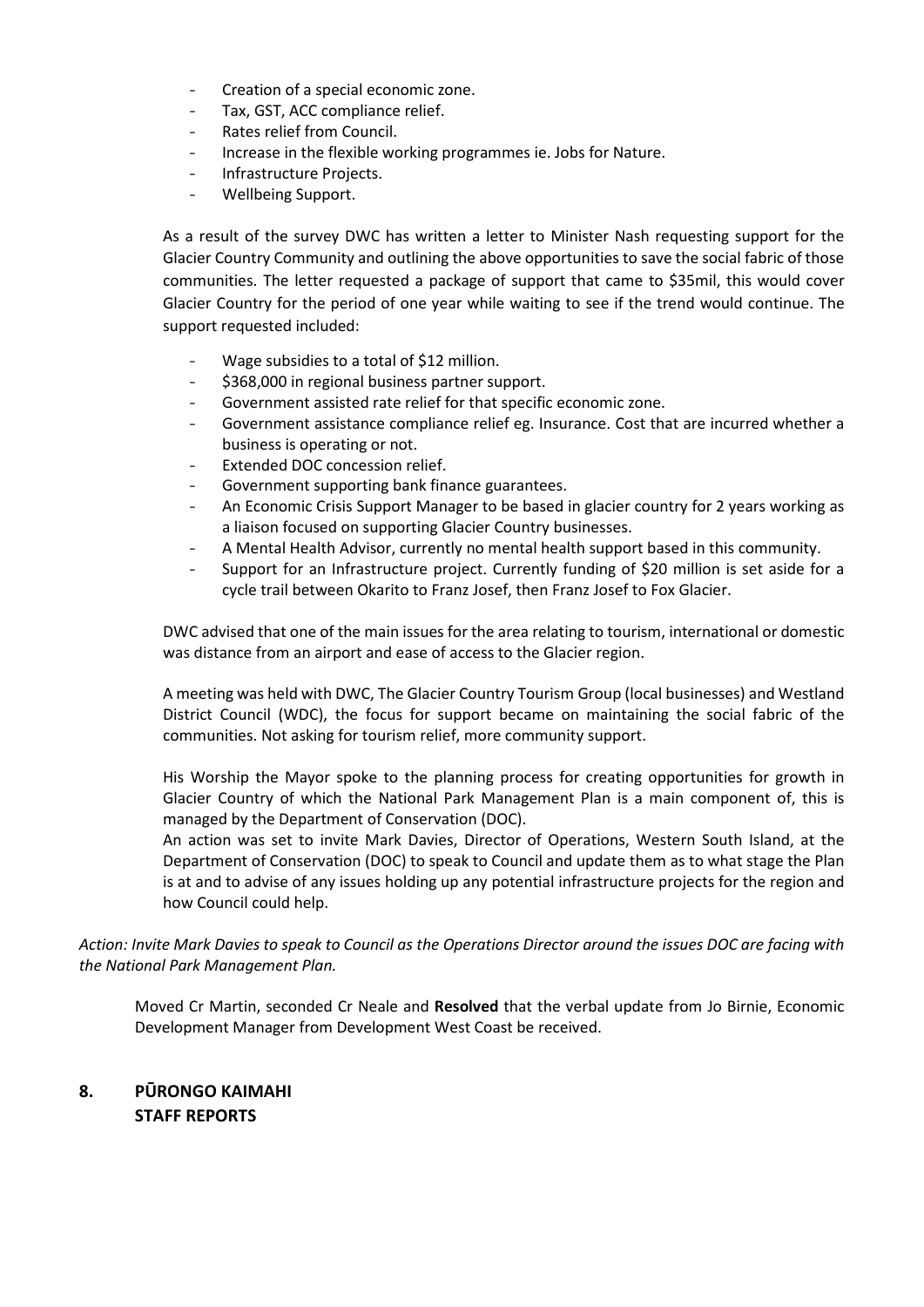## **Chief Executive's Quarterly Report**

The Chief Executive spoke to this item and advised the purpose of this report is to update Council on the positive aspects that are happening in the Westland District and to provide updates on any Matters of Significance & Priority. The Report covered the below topics:

## **Matters of Significance and Priority List**

- Covid-19 Response.
- Mayoral Taskforce for Jobs.
- Provisional Development Unit Funding
	- Solid Waste Management: Fox Landfill Waste Removal: \$3.3 million.
		- Butlers Landfill Cell.
		- Fox River Remediation.
	- Cron Street Extension: \$1.19 million, Cron Street Footpath Extension: \$269,000
	- Old Christchurch Road Seal Extension: \$3.2 million.
	- Jackson Bay Wharf: \$500,000 (addition \$500,000 already approved.
	- Hokitika Swimming Pool Renovation: \$3 million.
	- Fox Water Treatment Plant (WTP).
	- Arahura Water Supply.
	- Three Waters Reform
	- Tourism Infrastructure Funding (TIF) Applications
		- Sunset Point
		- Hokitika and Franz Josef Campervan Dumping Station Upgrades
	- West Coast Wilderness Trail Enhancements
	- Carnegie Building

#### **Other Activities**

- Building, Planning and Environment
	- Building
- Corporate Services
	- Finance
		- Strategy and Communications
	- Information Technology
	- Information Management
	- Library

#### **Staffing update**

- Staff Incoming and Outgoing

#### **LGOIMA Update**

The Mayor and Councillors acknowledged the resignation of Louis Sparks, the current Group Manager for WDC District Assets, thanked him for his contributed to Council and wished him luck in his new role.

*Cr Kennedy left the meeting via zoom at 3.27pm and returned to the meeting via zoom at 3.27pm.* 

Moved Cr Davidson, seconded Cr Hartshorne and **Resolved** that the Quarterly Report from the Chief Executive, Westland District Council dated the 25 February 2021 be received.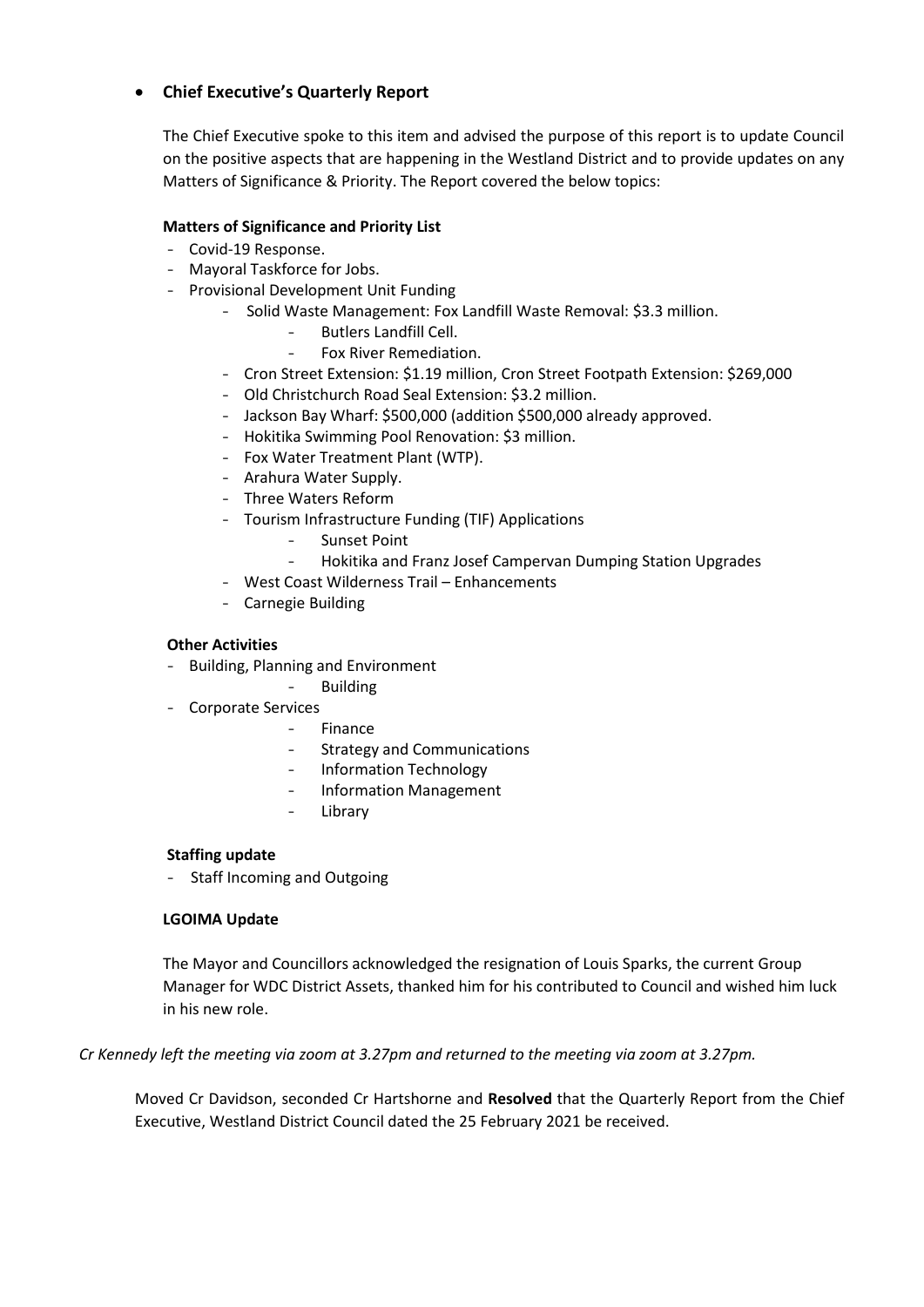## **Financial Performance: January 2021**

The Finance Manager spoke to this item and advised the purpose of this report is to provide an indication of Councils financial performance for seven months to 31 January 2021.

Moved Deputy Mayor Carruthers, seconded Cr Neale and **Resolved** that the Financial Performance Report to January 2021 from the Finance Manager be received.

## **Destination Westland Limited Longer Term Structure Review**

Included in this presentation are the resolved urgent items added to the agenda.

#### **Destination Westland Limited Longer Term Structure Review**

The Chair and Directors from Westland Holdings Limited (WHL) spoke to this item and advised the purpose of this report is to provide Council with a series of options for the longer-term governance structure of Destination Westland Limited (DWL) and provide a recommendation for the preferred option.

WHL have recommended that a transitional board approach to re-establish an independent board for DWL will allow WHL to bring on board members gradually so as to build their experience over a transitional period.

After the Mayor and Councillors discussed the recommendations and assessed the merits of the report it was decided that further information was required by Council and it was recommended the report was differed for further discussion until after the Westland Holdings Update February 2021 and the Statement of Intent were presented.

#### **Westland Holdings Update February 2021**

Chris Gourley, Director, Westland Holdings Limited spoke to this presentation. The update covered the following areas:

Westland Holdings Updates

- Strategic Plan Progress.
- Review of Destination Westland's Governance Structure Completed.
- Westland Holdings Director Appointments.

#### Westroads Updates

- Six Monthly Financial Results.
- Old Christchurch Road Project.
- Canterbury Division.

#### *Cr Davidson left the Chambers at 4.38pm and returned at 4.39pm.*

Destination Westland Updates

- Six Monthly Financial Results.
- Airport Terminal Redevelopment.
- Other Positive Updates.

#### **Statement of Intent, Westland Holdings Limited**

Joanne Conroy, The Chair from WHL spoke to the Draft Statement of Intent (SOI) and provided a summary of the items covered for each entity.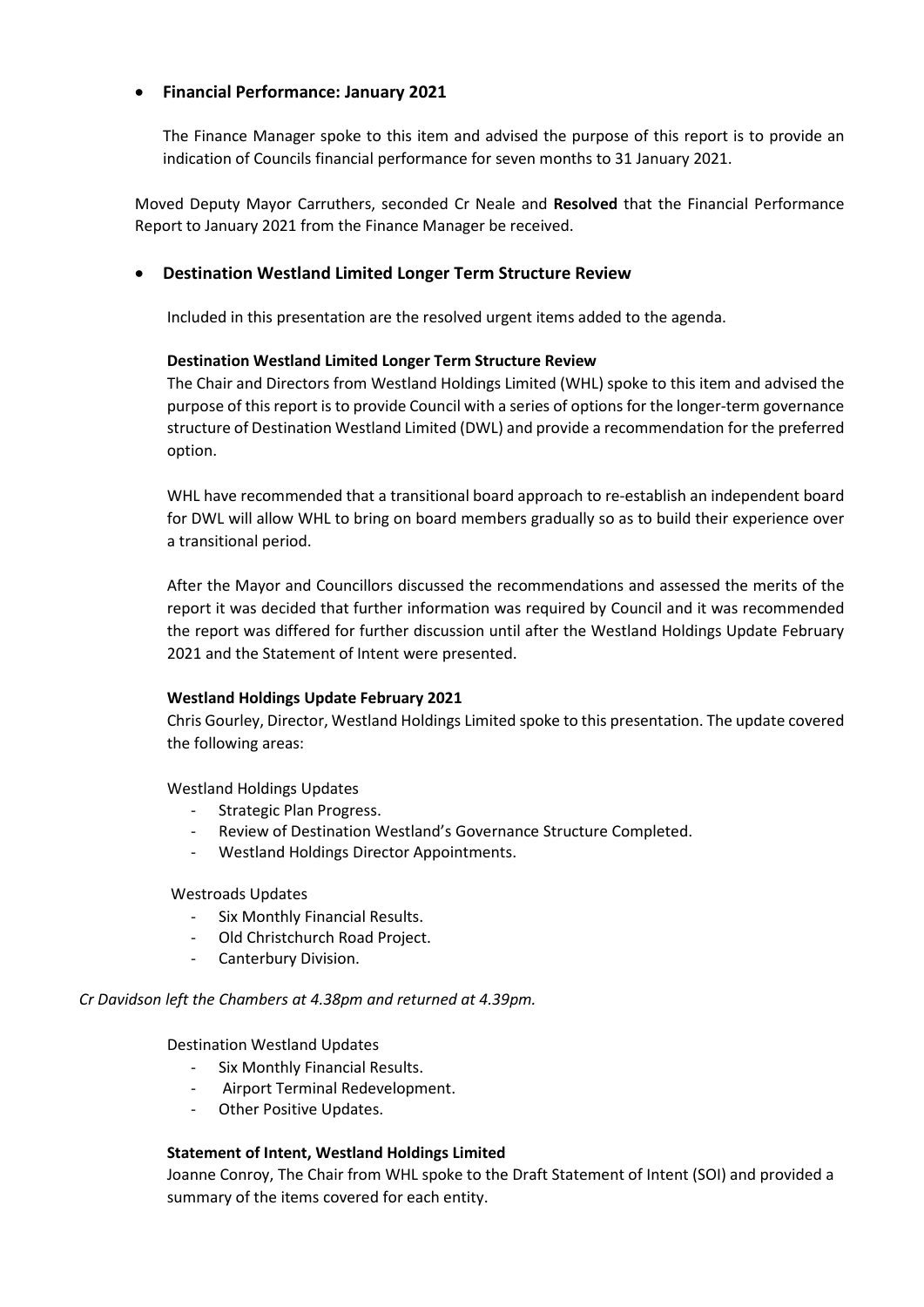Destination Westland Limited Highlights of the 2021 – 2024 SOI

- 2022 Projected Budget trading profit (before tax) of \$23,000
- 2023 Projected Budget trading profit (before tax) of \$105,000
- 2024 Projected Budget trading profit (before tax) of \$255,000

Westroads Limited Highlights of the 2021 – 2024 SOI

- 2022 Projected Budget trading profit (before tax) of \$1.4 million, after tax and subventions, projected \$784,000.
- 2023 Projected Budget trading profit (before tax) of \$1.45 million.
- 2024 Projected Budget trading profit (before tax) of \$1.46 million.

Westland Holdings Limited Highlights of the 2021 – 2024 SOI

- YE 2022 Financial Budgets Profit of \$801,000.
- YE 2023 Financial Budgets Profit of \$980,000.
- YE 2024 Financial Budgets Profit of \$990,000. Subvention receipts each year total \$230,000. WHL expenses budgeted at \$120,000 per annum.

After the presentations were completed Council decided to schedule a workshop to further discuss the Governance Structure and the Draft Statement of Intent. A workshop was also to be scheduled to discuss Pensioner Housing to be presented at the Economic Development Committee in May.

Moved Cr Neale, seconded Cr Hartshorne and **Resolved** that:

- A) Council receive the Destination Westland Limited Longer Term Structure Review Report.
- B) Council receive the WHL Draft Statement of Intent and the Westland Holdings Update February 2021 from Westland Holdings Limited.
- **Revell Street One Way Traffic and Seating Trial**

The Planning Manager spoke to this item and advised the purpose of this report is for Council to consider a resolution as per the Traffic and Parking Bylaw to allow a one way trial of a portion of Revell Street.

#### *Cr Martin left the Chambers at 5.02pm and returned at 5.03pm.*

In discussion around the **Revell Street One Way Traffic and Seating Trial** Council recommended a trial period of 6 months

Cr Davidson previously declared an interest as he has property in Revell Street, Cr Davidson remained in the room and His Worship the Mayor allowed Cr Davidson to speak to the subject.

Moved His Worship the Mayor, seconded Cr Hartshorne and **Resolved** that:

- A) Council receive the report.
- B) Council proceed with the trial following positive engagement with stakeholders on the Revell Street block between Weld Street and Hamilton Street.
- C) Council proceed with "special consultative procedure" based on trial success, with the trial to be for 6 months from the date of set up.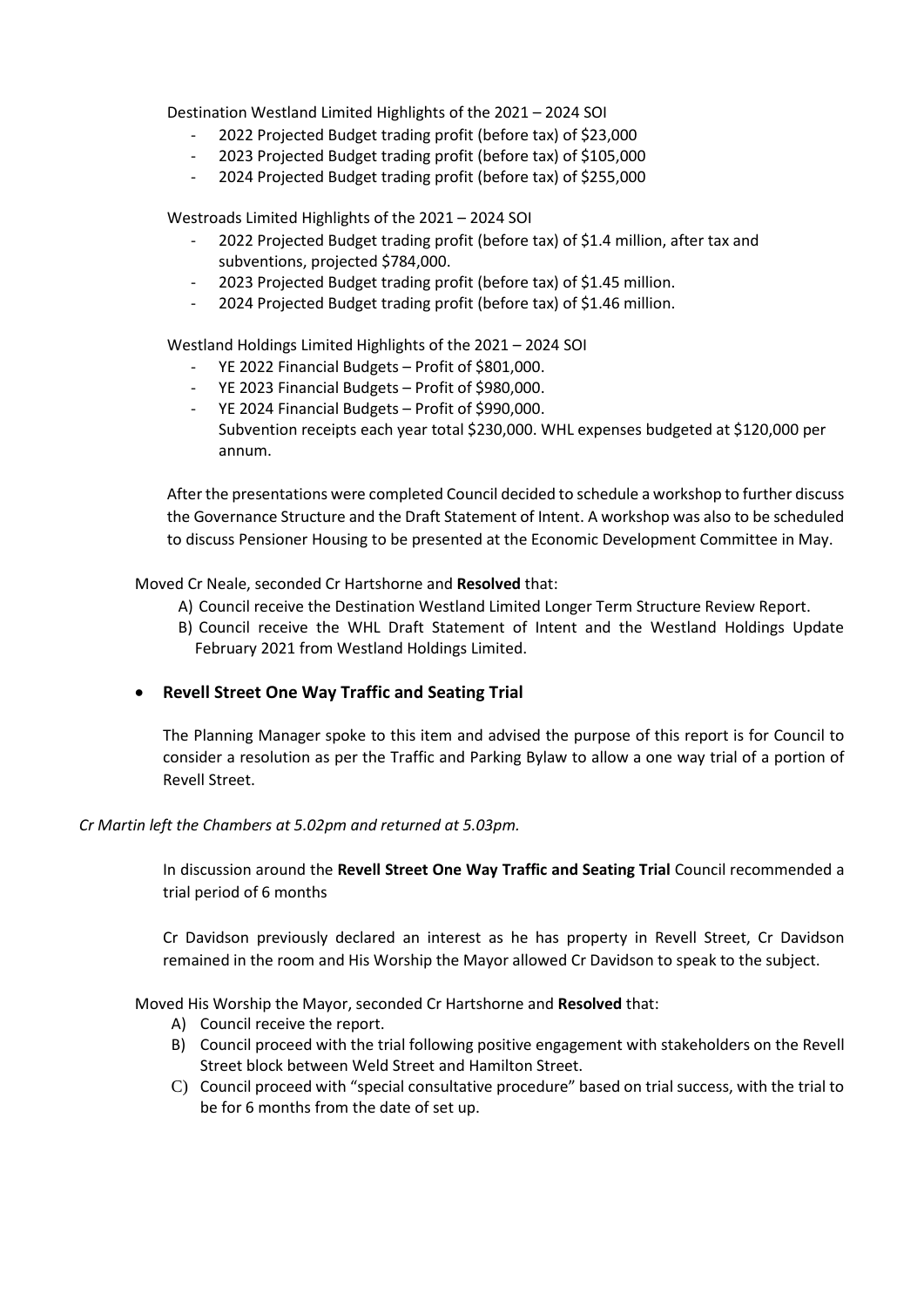## **Delegation of Council Representative for the Hokitika Freshwater Management Unit Committee**

The Planning Manager spoke to this item and advised the purpose of this report is to consider the delegation of a representative to attend and represent Westland District Council's views at the South Westland Freshwater Management Unit Committee (FMU).

Moved His Worship the Mayor, seconded Cr Neale and **Resolved** that Council delegates Councillor Ryan Kennedy with the authority to represent Council at the South Westland Freshwater Management Unit Committee.

#### **9. ADMINISTRATIVE RESOLUTIONS**

Moved His Worship the Mayor, seconded Deputy Mayor Carruthers and **Resolved** that Council confirm its Seal being affixed to the following documents as listed on the Agenda:

| <b>Angus James</b><br><b>Alexander</b><br><b>ROBB</b>     | Warrant of<br>Appointment -<br>Resource<br>Management<br>Act (RMA)<br>Compliance<br>Officer | To act in the Westland District as:<br>An Officer pursuant to s.174 of the Local Government Act.<br>An Officer under the Westland District Council Bylaws.<br>$\bullet$<br>Enforcement officer pursuant to s.38 of the Resource<br>$\bullet$<br>Management Act 1991, including the power of entry<br>pursuant to s.332 and s.333 of the Resource Management<br>Act 1991.                                                                                                                                                                                                                                                                                                                                                                                                                                                                                                                                                                                                                                                                      |
|-----------------------------------------------------------|---------------------------------------------------------------------------------------------|-----------------------------------------------------------------------------------------------------------------------------------------------------------------------------------------------------------------------------------------------------------------------------------------------------------------------------------------------------------------------------------------------------------------------------------------------------------------------------------------------------------------------------------------------------------------------------------------------------------------------------------------------------------------------------------------------------------------------------------------------------------------------------------------------------------------------------------------------------------------------------------------------------------------------------------------------------------------------------------------------------------------------------------------------|
| <b>Zachery Henry</b><br><b>David</b><br><b>MONTGOMERY</b> | Warrant of<br>Appointment -<br>Planner,<br>Enforcement<br>Officer                           | To act in the Westland District as:<br>An Officer pursuant to s.174 of the Local Government Act.<br>$\bullet$<br>An Officer under the Westland District Council Bylaws.<br>$\bullet$<br>Enforcement officer pursuant to s.38 of the Resource<br>$\bullet$<br>Management Act 1991, including the power of entry<br>pursuant to s.332 and s.333 of the Resource Management<br>Act 1991.                                                                                                                                                                                                                                                                                                                                                                                                                                                                                                                                                                                                                                                         |
| <b>Michael</b><br><b>Thomas</b><br><b>TEASDALE</b>        | Warrant of<br>Appointment -<br><b>Asset Manager</b>                                         | To act in the Westland District as:<br>An Authorised Enforcement Officer pursuant to Sections 164,<br>$\bullet$<br>168, 172, 174 & 177 of the Local Government Act 2002; and<br>an Enforcement Officer under the Westland District Council<br>$\bullet$<br>Bylaws; and<br>a Litter Control Officer under Sections 5, 7 of the Litter Act<br>$\bullet$<br>1979; and<br>an Enforcement Officer under Sections 38, 332 & 333 (Including<br>Powers of Entry and Search) of the Resource Management Act<br>1991; and<br>an Authorised Officer (General Powers) under Section 23 of the<br>Health Act 1956; and<br>an Authorised Officer (Inspections) under Section 222 of the<br>$\bullet$<br>Building Act 2004; and<br>an Engineer under the Water Supplies Protection Regulations<br>1961; and<br>a Ranger under Sections 8, 10 of the Reserves Act 1977; and<br>an Authorised Person under Sections 110 & 111 of the Public<br>Works Act 1981; and<br>an Authorised Officer under Sections 355, 357 & 468 of the<br>Local Government Act 1974; |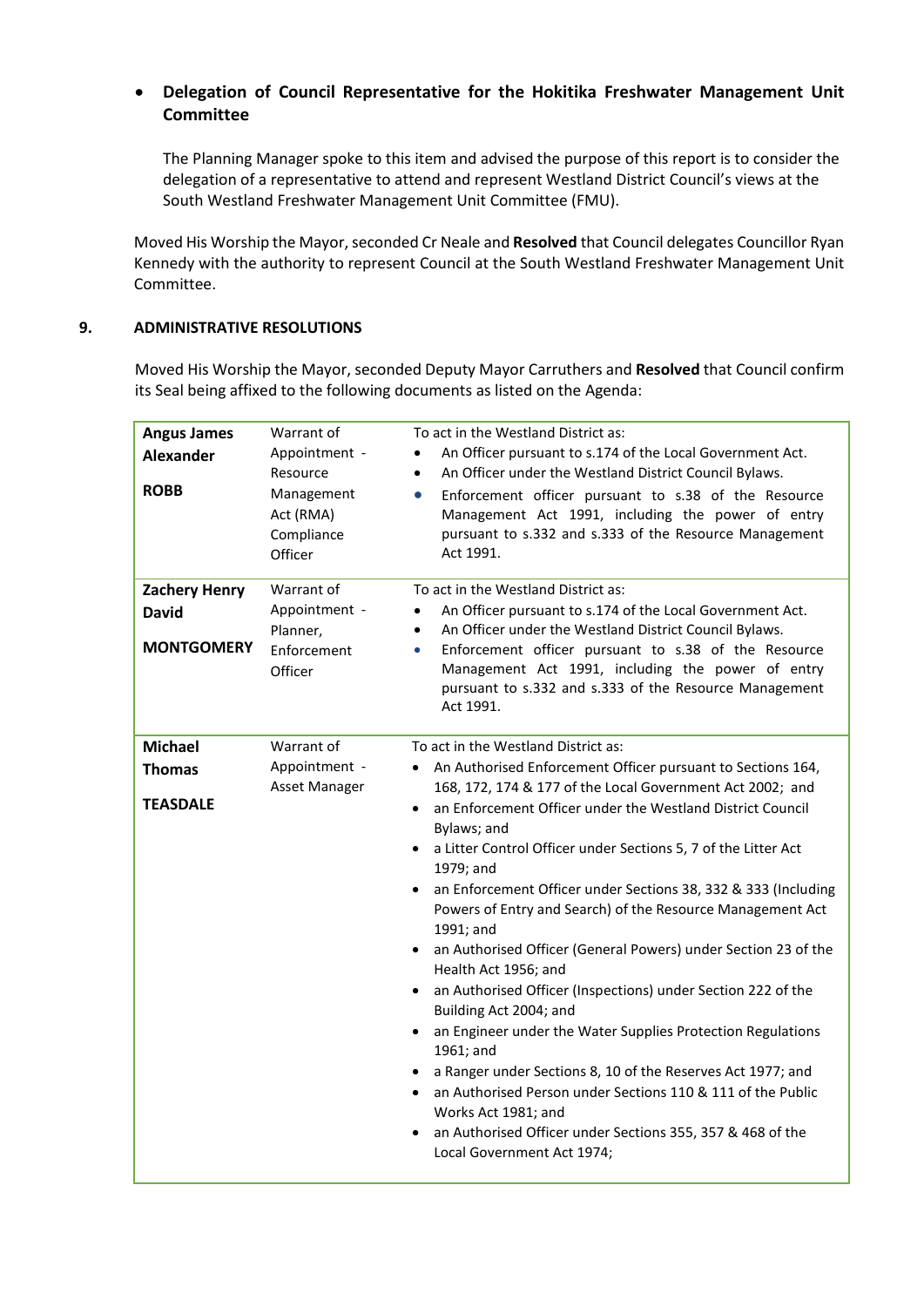| Edwina                                                                | Warrant of                                                                                        | To act in the Westland District as:                                                                                                                                                                                                                                                                                                                                                                                                                                                                                                                                                                                                                                                                                                                                                                                                                                                                                                  |  |
|-----------------------------------------------------------------------|---------------------------------------------------------------------------------------------------|--------------------------------------------------------------------------------------------------------------------------------------------------------------------------------------------------------------------------------------------------------------------------------------------------------------------------------------------------------------------------------------------------------------------------------------------------------------------------------------------------------------------------------------------------------------------------------------------------------------------------------------------------------------------------------------------------------------------------------------------------------------------------------------------------------------------------------------------------------------------------------------------------------------------------------------|--|
| <b>Dorothea</b><br><b>Maria</b><br><b>DOWELL-DE</b><br><b>QUADROS</b> | Appointment -<br>Asset Engineer                                                                   | An Authorised Enforcement Officer pursuant to Sections 164,<br>168, 172, 174 & 177 of the Local Government Act 2002; and<br>an Enforcement Officer under the Westland District Council<br>$\bullet$<br>Bylaws; and<br>an Enforcement Officer under Sections 38, 332 & 333 (Including<br>Powers of Entry and Search) of the Resource Management Act<br>1991; and<br>an Authorised Officer (General Powers) under Section 23 of the<br>$\bullet$<br>Health Act 1956; and<br>an Authorised Officer (Inspections) under Section 222 of the<br>$\bullet$<br>Building Act 2004; and<br>an Engineer under the Water Supplies Protection Regulations<br>1961; and<br>a Ranger under Sections 8, 10 of the Reserves Act 1977; and<br>an Authorised Person under Sections 110 & 111 of the Public<br>$\bullet$<br>Works Act 1981; and<br>an Authorised Officer under Sections 355, 357 & 468 of the<br>$\bullet$<br>Local Government Act 1974; |  |
| Aimee Leshana<br><b>JORGENSEN</b>                                     | Warrant of<br>Appointment -<br>Documentation<br>Compliance<br>and Quality<br>Assurance<br>Officer | To act in the Westland District as:<br>An Authorised Enforcement Officer pursuant to Sections 164,<br>168, 172, 174 & 177 of the Local Government Act 2002; and<br>• an Enforcement Officer under the Westland District Council<br>Bylaws; and<br>an Authorised Officer (General Powers) under Section 23 of the<br>Health Act 1956; and<br>an Engineer under the Water Supplies Protection Regulations<br>$\bullet$<br>1961; and<br>a Ranger under Sections 8, 10 of the Reserves Act 1977; and<br>an Authorised Person under Sections 110 & 111 of the Public<br>Works Act 1981; and<br>an Authorised Officer under Sections 355, 357 & 468 of the Local<br>Government Act 1974;                                                                                                                                                                                                                                                   |  |

# **10. KA MATATAPU TE WHAKATAUNGA I TE TŪMATANUI RESOLUTION TO GO INTO PUBLIC EXCLUDED**

(to consider and adopt confidential items)

 Moved Cr Neale, seconded Cr Hartshorne and **Resolved** that Council confirm that the public were excluded from the meeting in accordance with Section 48, Local Government Official Information and Meetings Act 1987 at 5.15pm.

The general subject of the matters to be considered while the public are excluded, the reason for passing this resolution in relation to each matter and the specific grounds under Section 48(1) of the Local Government Official Information and Meetings Act 1987 for the passing of the resolution are as follows:

| ltem.<br>No. |            |                            | General subject of Reason for passing Ground(s) under Section 48(1) for the<br>each matter to be this resolution in passing of this resolution |
|--------------|------------|----------------------------|------------------------------------------------------------------------------------------------------------------------------------------------|
|              | considered | relation to each<br>matter |                                                                                                                                                |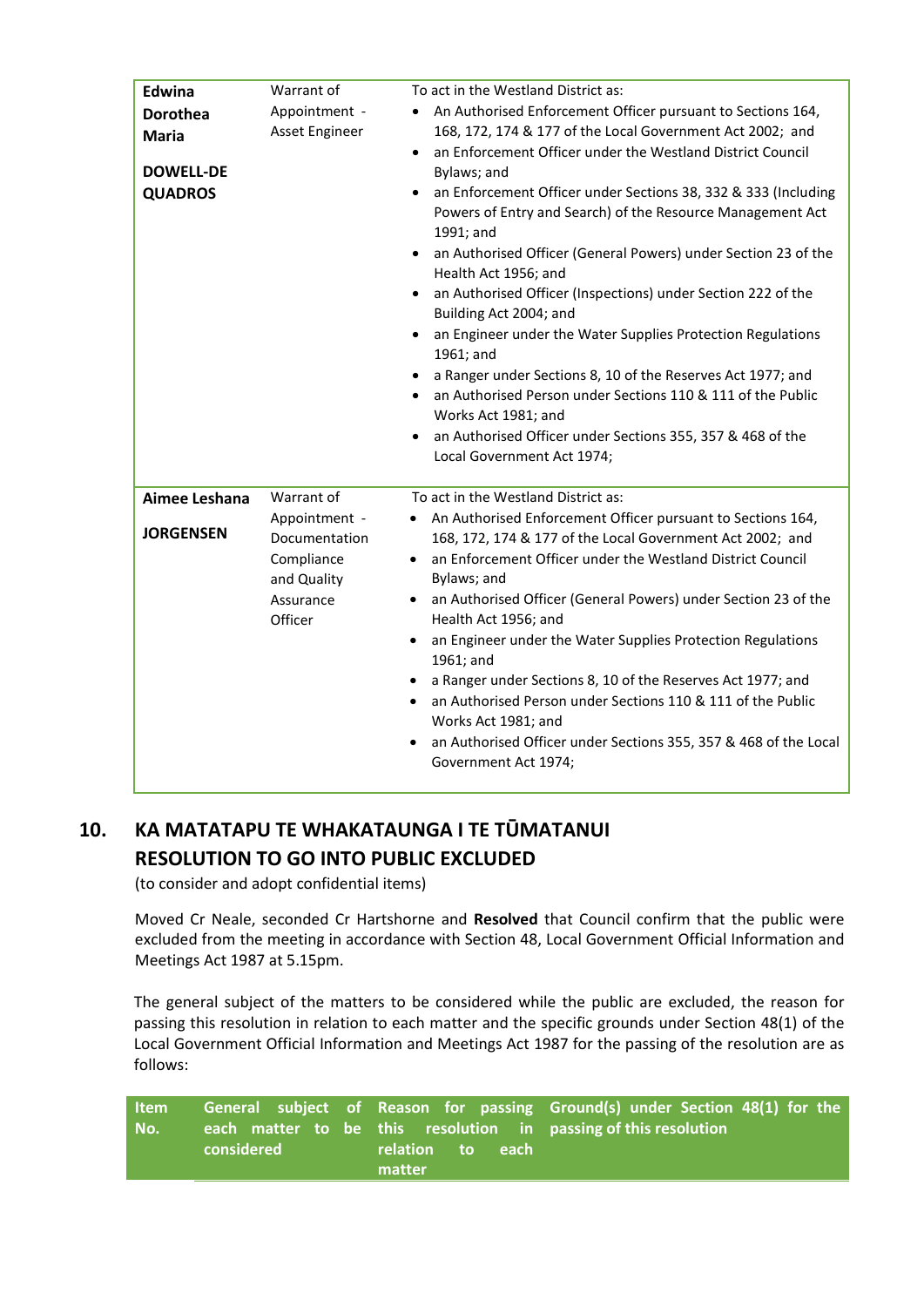| 1. | <b>Confidential Minutes</b><br>$-10$ December 2020                                                                          | Good<br>reasons<br>to<br>withhold exist under<br>Section 7 | That the public conduct of the relevant<br>part of the proceedings of the meeting<br>would be likely to result in the disclosure<br>of information for which good reason or<br>withholding exists.<br>Section $48(1)(a)$ |
|----|-----------------------------------------------------------------------------------------------------------------------------|------------------------------------------------------------|--------------------------------------------------------------------------------------------------------------------------------------------------------------------------------------------------------------------------|
| 2. | <b>Confidential Minutes</b><br>- Extraordinary Chief<br><b>Executive's Review</b><br>Committee Meeting,<br>18 February 2021 | Good<br>reasons<br>to<br>withhold exist under<br>Section 7 | That the public conduct of the relevant<br>part of the proceedings of the meeting<br>would be likely to result in the disclosure<br>of information for which good reason or<br>withholding exists.<br>Section $48(1)(a)$ |
| 3. | <b>Glacier Country</b><br>Update                                                                                            | Good<br>reasons<br>to<br>withhold exist under<br>Section 7 | That the public conduct of the relevant<br>part of the proceedings of the meeting<br>would be likely to result in the disclosure<br>of information for which good reason or                                              |
|    | (This agenda item<br>was resolved to be<br>moved from public<br>excluded to the open<br>arena of the meeting)               |                                                            | withholding exists.<br>Section 48(1)(a)                                                                                                                                                                                  |
| 4. | Proposed Land<br>Exchange, Insolvent<br><b>Track</b>                                                                        | Good<br>reasons<br>to<br>withhold exist under<br>Section 7 | That the public conduct of the relevant<br>part of the proceedings of the meeting<br>would be likely to result in the disclosure<br>of information for which good reason or<br>withholding exists.<br>Section $48(1)(a)$ |
| 5. | Tender 2018-19-07<br><b>Contract - Fox Glacier</b><br><b>Water Treatment</b><br>Plant Upgrade                               | Good<br>reasons<br>to<br>withhold exist under<br>Section 7 | That the public conduct of the relevant<br>part of the proceedings of the meeting<br>would be likely to result in the disclosure<br>of information for which good reason or<br>withholding exists.<br>Section $48(1)(a)$ |

This resolution is made in reliance on sections 48(1)(a) and (d) of the Local Government Official Information and Meetings Act 1987 and the particular interests or interests protected by section 7 of that Act, which would be prejudiced by the holding of the relevant part of the proceedings of the meeting in public are as follows: